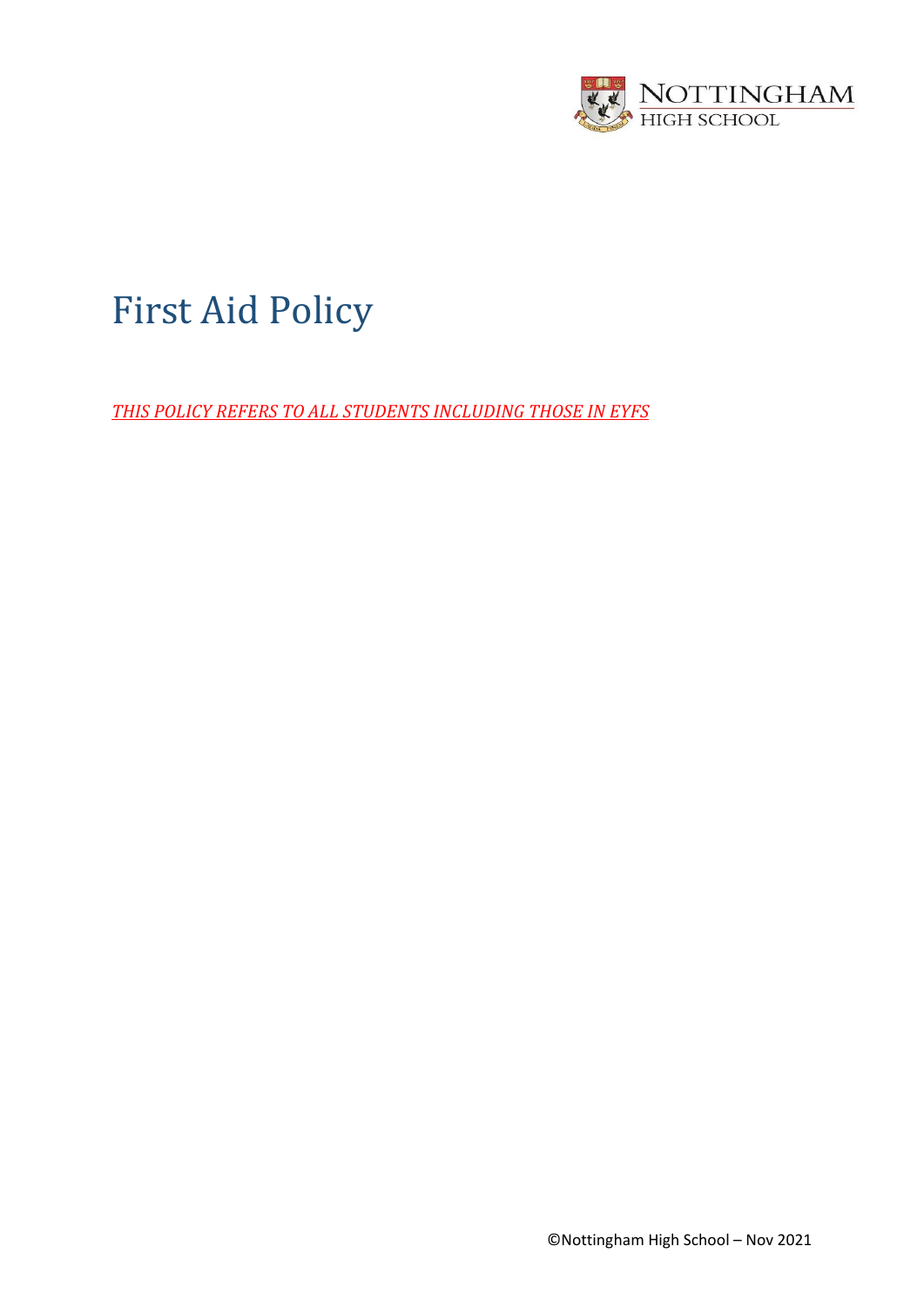## **Contents**

- 1. Policy Statement
- 2. Aims
- 3. Objectives
- 4. Medical Facilities
- 5. Accident Procedure
- 6. Illness
- 7. First Aid Training and Qualifications
- 8. Off Site Visits
- 9. First Aid Kit Provision
- 10. Students' Medical Condition
- 11. Administration and storage of medication
- 12. Hygiene/Infection Control
- 13. Responsibilities
- 14. Emergency Procedures
- 15. Accident Recording
- 16. Informing Parents

# **1. Policy Statement**

Nottingham High School will undertake to ensure compliance with the relevant legislation with regard to the provision of first aid for students, staff and visitors and will make sure that procedures are in place to meet that responsibility.

### **2. Aims**

- To identify the first aid needs of the School
- To ensure that first aid provision is available at all times when people are on School premises, and also off the premises whilst on School trips

## **3. Objectives**

- To appoint the appropriate number of suitably trained people as First Aiders and Appointed Persons to meet the needs of the School and to maintain current qualifications for those people
- To ensure that within the Early Years Foundation Stage [EYFS] at least one person with a current paediatric first aid certificate is on the premises at all times when children are present and accompanies children on outings. The course content will cover that required for St John Ambulance or Red Cross paediatric first aid training, and be renewed every three years
- To provide relevant training and ensure monitoring of training needs
- To provide sufficient and appropriate resources and facilities
- To inform staff and parents of the School's first aid arrangements
- To keep accident records and to report to the HSE as required under the Reporting of Injuries, Diseases and Dangerous Occurrences Regulations 2013 [RIDDOR]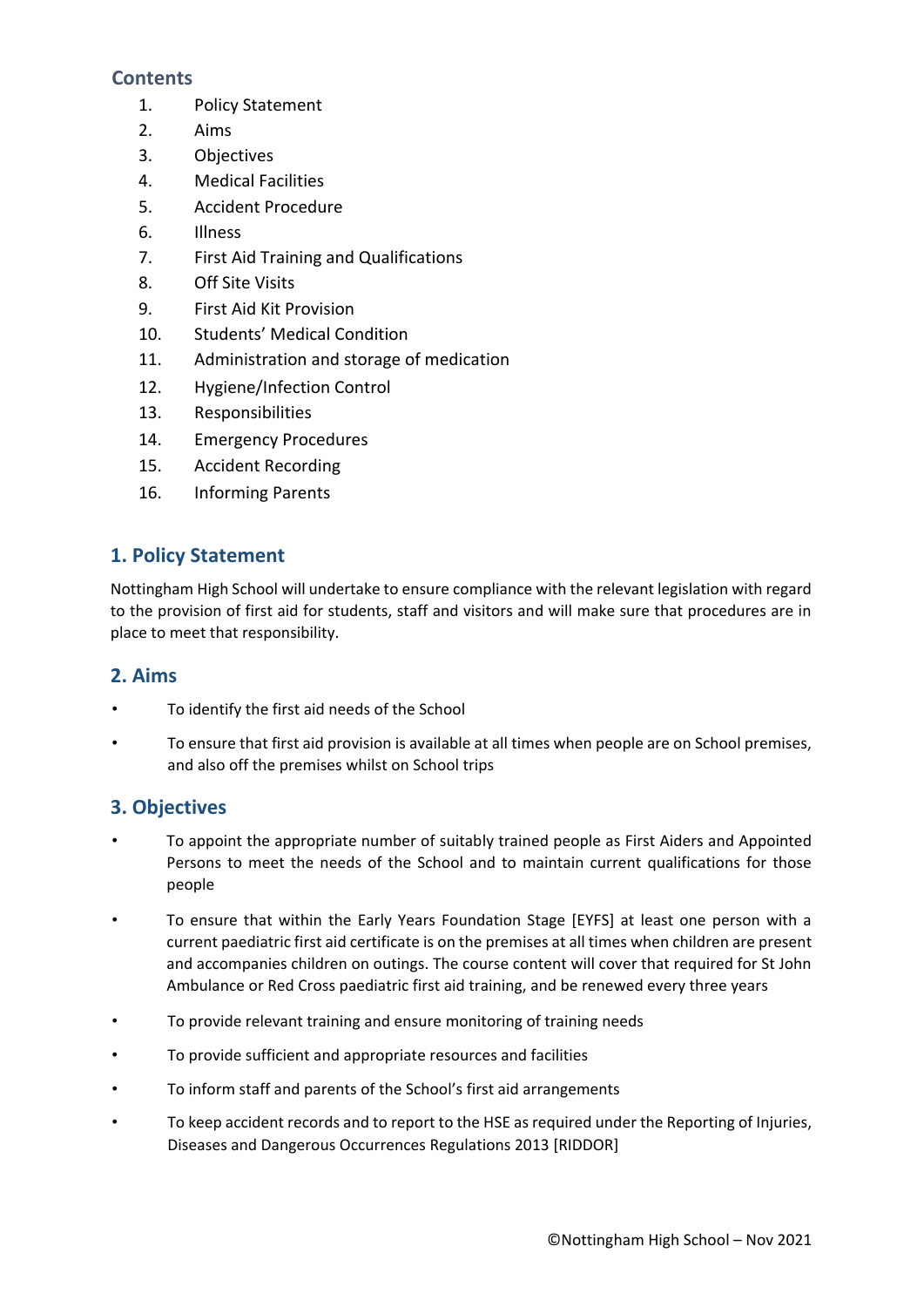## **4. Medical Facilities**

The School is required by the Independent Schools Standards Regulations to ensure that suitable accommodation is provided in order to cater for the medical and therapy needs of students. The School's nominated accommodation is the Senior School Medical Room. At the Valley Road playing fields, this accommodation is provided by the sick room. Where appropriate, students from the Junior School and Lovell House will be brought to the Senior School Medical Room for examination, treatment or care. Where this is not possible or appropriate, the School Nurse will use suitable accommodation made available for the purpose at the Junior School or Lovell House.

## **5. Accident Procedure**

1. An adult at the scene of an accident needs to make a quick assessment of the severity of the accident.

- 2. Small cuts and grazes
	- a. Small cuts and grazes occurring during a lesson can be cleaned and a plaster applied if the injury occurs in an area where there are first aid boxes eg Art, DT, Science, Swimming Pool, Music, Dining Room and Sports Hall. This enables the lesson to continue with the minimum disturbance to the teacher or class. However, the student must attend the Medical Room at the end of the lesson to have his or her cut or graze checked by the Nurse.
	- b. Students who sustain an injury of this type at School outside lessons should be told to report directly to the Nurse.
	- c. At the Infant School, small cuts and grazes will be attended to by a First Aider and the Nurse will be asked to attend to assess any wound of concern to the First Aider.
	- d. At the Junior School, small cuts and grazes will be attended to by a First Aider and the Nurse will be asked to attend to assess any wound of concern to the First Aider
- 3. These procedures also apply at Valley Road and the Nottingham Hockey Centre and students should attend the School Medical Room on their return to school only if necessary.
- 4. Serious Injuries are any injuries that may require a qualified First Aider or medical attention
	- a. If possible, the person with the casualty should call an ambulance [eg via mobile phone] as the Ambulance control will want full details of the casualty's condition]; dispatch another to meet the ambulance and direct it to the incident.
	- b. For lesser emergencies send a message to Reception and ask for the Nurse to be summoned immediately. Jane Potter, School Nurse is available on 07469 857531. Use a 9 999 after the switchboard closes at 4.30pm.
	- c. At both the Infant and Junior Schools, the messenger should be an adult.
	- d. At Valley Road, staff should contact the emergency services directly where it is not practical to summon the Nurse from School.
	- e. Stay with the casualty while waiting for assistance.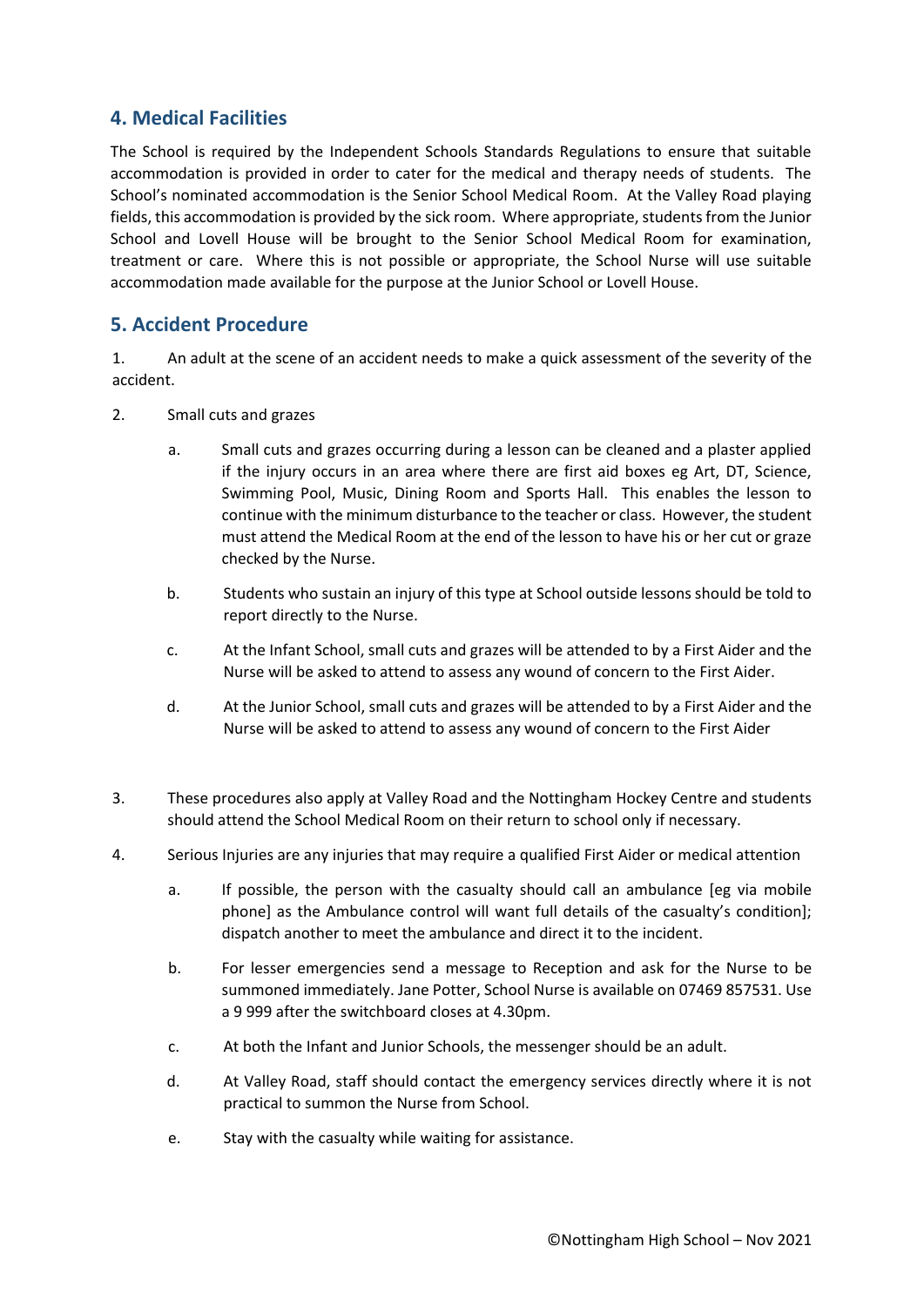5. Accident Report Forms must be completed for all injuries by the person who dealt with the injury.

## **6. Illness**

Any student feeling unwell should be sent to the Medical Room accompanied by another student who should be told to return as soon as the student is received by the Nurse. If the Nurse is not in her room, the escort should immediately contact Reception. At the Infant School, the class teacher or duty teacher will assess the child and contact the Nurse to attend where necessary. Any student having difficulty with breathing, dizziness, or feeling faint must remain with a teacher or other member of staff. A messenger should be sent to fetch the Nurse. Reception should be contacted immediately if she is not in the Medical Room. At both the Infant and Junior Schools, an adult should be sent to alert Reception of the need to call the Nurse.

During the Coronavirus Pandemic, the School Risk Assessment includes control measures relating to dealing with symptomatic cases, isolation and the PPE requirements for staff who need to provide First Aid. All students are discouraged from moving around school unnecessarily and teachers are required to call for an escort from Student Services for a student needing to see the school nurse.

# **7. First Aid Training and Qualifications**

There will, at all times when students are at School, be at least one person on each School site qualified to a minimum level of Appointed Person. At the Infant School, Lovell House, this will be a person trained in paediatric first aid. The School Nurse is a qualified Register General Nurse. A First Aider is defined as a person who has successfully completed a suitably approved 3-day course. An Appointed Person is defined as a person who has successfully completed a suitably approved 1-day course. Where a first aider wishes to continue as such, qualifications are updated every three years, or shorter period where required for specialist qualifications. A list of staff qualified as First Aiders and Appointed Persons is kept up to date and made available on the Medical Pages on SharePoint.

## **8. Off Site Visits**

The first aid requirements specific to off site visits are to be found in the Off Site Visits Policy.

## **9. First Aid Kit Provision**

First aid kits are available at the following locations: **Senior School** 

- The Medical Room
- Reception
- Student Services
- The Sports Hall office
- Swimming Pool office
- Science Prep Rooms
- DT workshop
- Food and Nutrition Kitchen
- Ristes Garage (maintenance workshop)
- Art department
- Music department
- Staff Room
- Kitchen
- Sixth Form Centre
- Founder Hall Drama Department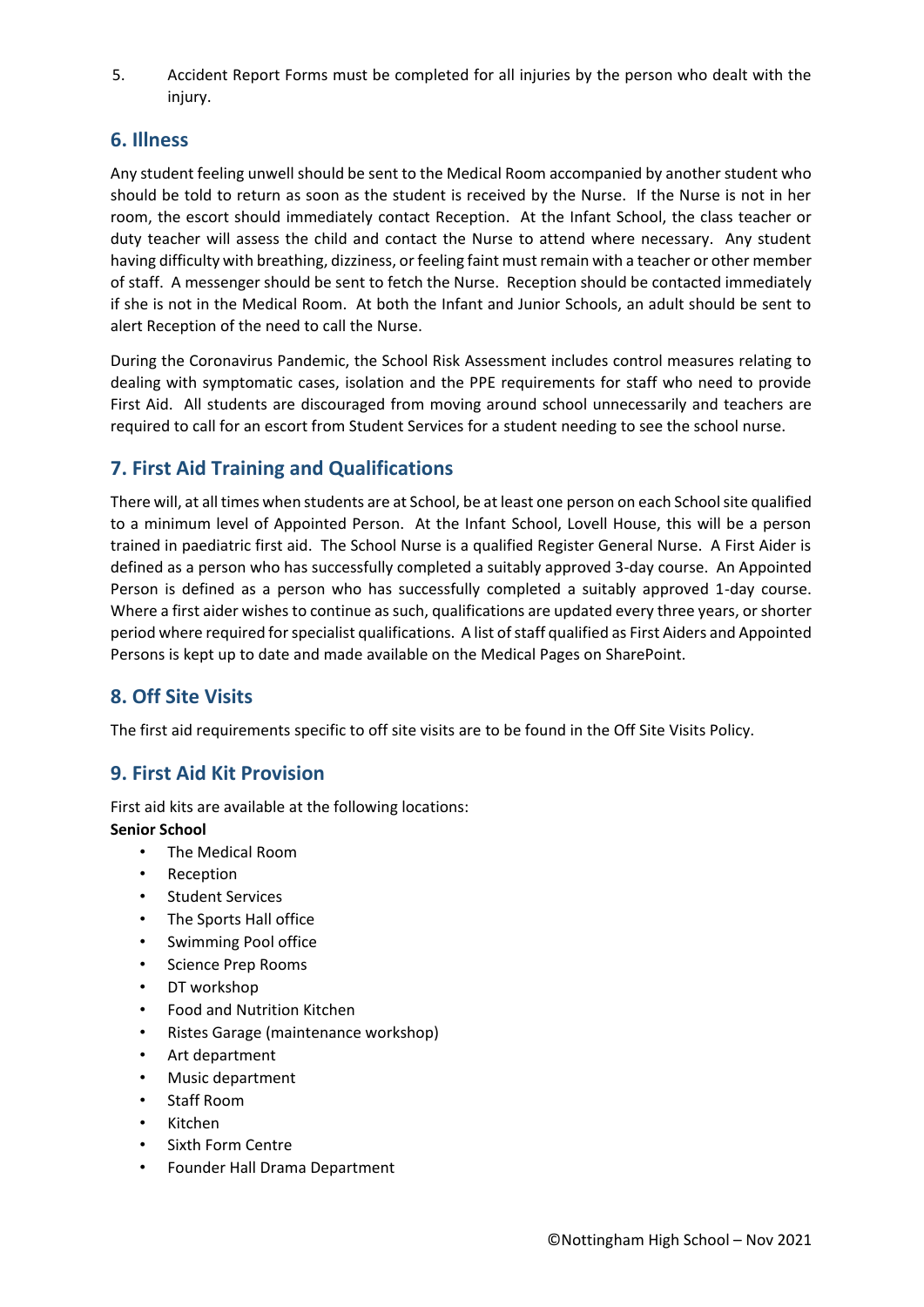#### **Valley Road**

• Pavilion sick room

#### **Nottingham Hockey Centre**

• Portable first aid kits

#### **Junior School**

- Science Lab
- JS Staff Room
- 'Bumbags' available at break times

#### **Infant School (Lovell House)**

- Reception
- Hall
- Kitchen
- First Aid store cupboard in the cloakroom
- 'Bumbags' available at break times

#### **Off-site visits**

Portable first aid kits are available from the School Nurse.

Four automated external defibrillators are available for use by trained personnel and may be found outside Student Services on the Ground Floor , Swimming Pool office, Security Hut at Waverley Mount and in the sick room at the Valley Road Pavilion.

# **10. Students' Medical Condition**

A list of students who suffer from medical conditions, together with details of those conditions, is updated annually by the School Nurse and emailed to staff who need to be aware of these medical conditions.

Individual health care plans are prepared for students with a more serious medical condition, such as diabetes, anaphylaxis or epilepsy, and information is available in the Medical Room.

Individually prescribed Automated Adrenaline Injectors, for example Epipens, Jext and Emerade are provided by Parents or Guardians for use by the School Nurse or suitably trained school staff and spare sets are stored in the medical room. Training is provided for staff taking students on school trips, and for all teaching staff and teaching support staff at the Infant and Junior School.

## **11. Administration and storage of medication**

Many students will need to take medication at some time during their school life. As far as possible medication should be taken at home and should only be taken in school when absolutely essential. However, some students may require regular medication on a long-term basis to treat medical conditions which, if not managed correctly, could limit their access to education.

The School Nurse may administer medication in school on a regular or occasional basis with the written consent of parents. For all students, a written record is kept each time medication is administered. Parents/carers will be informed on the same day it is given with time and dose detail, verbally and/or in writing. This is then added to their medical notes on ISAMs.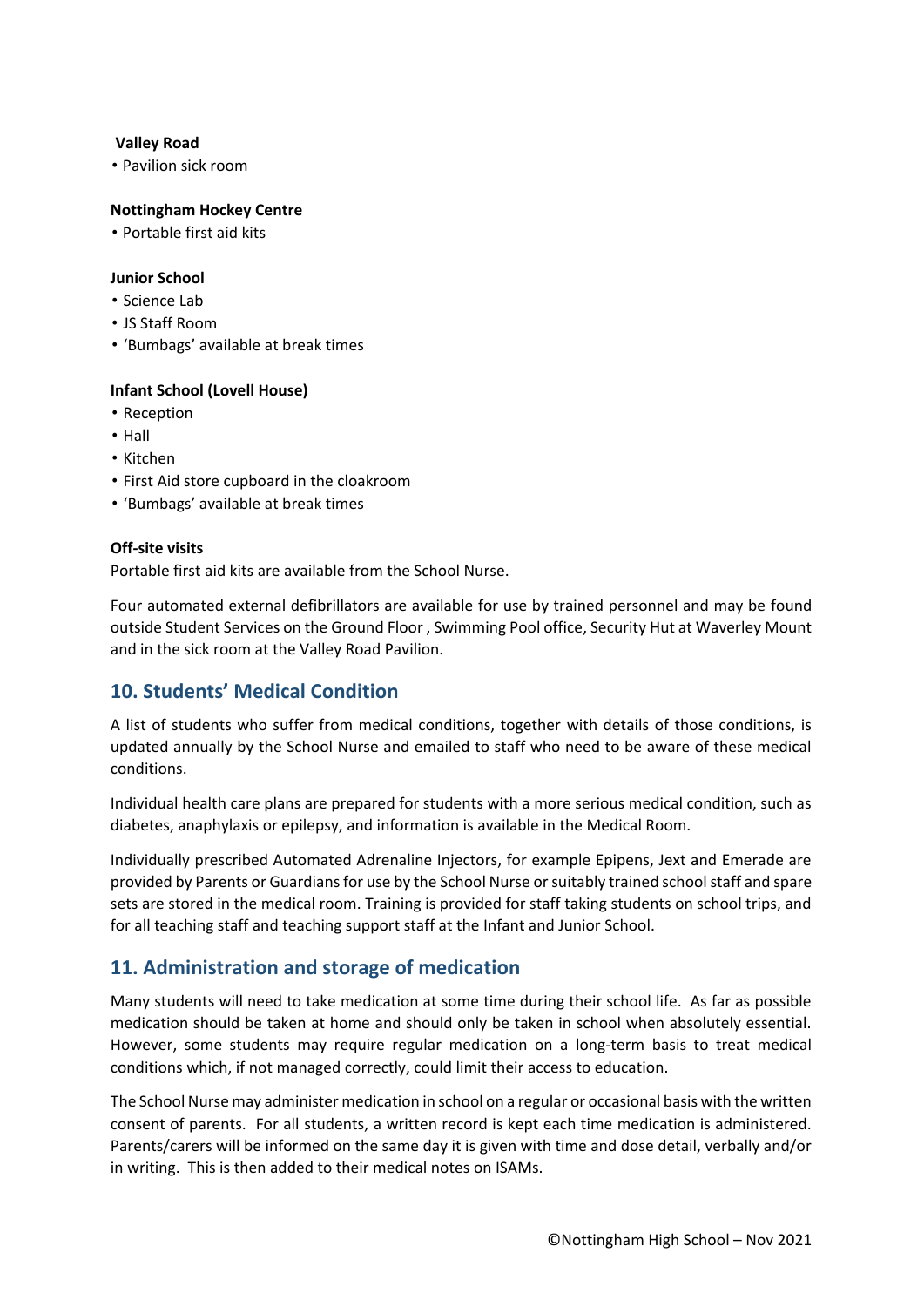The School Medical Consent form is now an online form which allows parents/carers to give consent to the administration of first aid, medical checks and specified medicines.

If a child brings in medication that has been prescribed by a Doctor, it will be kept locked in the Medical room and administered according to instructions and signed for on the daily medication sheet, in the medicine cupboard. Only medication in the original container or packaging as prescribed by the GP and issued by a pharmacy is accepted. Antibiotics that must be refrigerated are kept in a locked fridge within the Medical room. Medicines will be returned to parents or responsible adult for students at the end of the school day. No child will EVER be given a dose of someone else's medicine.

# **12. Hygiene/Infection Control**

Basic hygiene procedures must be adhered to by staff. Single use disposable gloves must be worn when treatment involves blood or other bodily fluids and disposed of with dressing, etc in the medical waste bin provided in the Medical Room. Where possible, staff should wash their hands before dealing with any first aid issues.

## **13. Responsibilities**

Included within the responsibilities of the School Nurse are:

- To ensure that there are an adequate number of qualified First Aiders and Appointed Persons
- To check the contents of first aid kits each term and re-stock as necessary
- To keep records of all accidents, injuries and other circumstances requiring medical or first aid attention.

The Director of Finance and Operations is responsible for all necessary reporting under RIDDOR.

## **14. Emergency Procedures**

Where an injury or other medical condition is an emergency, an ambulance must be called. Ideally, this will be on the advice of the School Nurse or a First Aider, but there may be circumstances where it is apparent that such a call must be made immediately. Parents will be informed when an ambulance has needed to be called. If a parent cannot accompany a student to hospital, a member of staff will accompany the student to hospital and remain with them until the parents can take over responsibility.

## **15. Accident Recording**

An electronic Accident Report Form is completed for each incident, generally by a person witnessing the events. Once submitted, this informs the School Nurse and the Operations Manager and reviews and recommendations are made as necessary. A summary of accident numbers and trends are considered by the Health & Safety Committee (to ensure improvements can be made where appropriate) and subsequently reported to Governors.

At the Infant and Junior Schools, copies are sent electronically to the Nurse, Operations Manager and Deputy Head (Pastoral) and filed in the student's online file.

At the Infant School, a copy is sent home.

The School have engaged the services of Return2Play for reporting all sporting relating injuries and any head injury which may require medical review. This links to the new Head Injury and Concussion Management Policy.